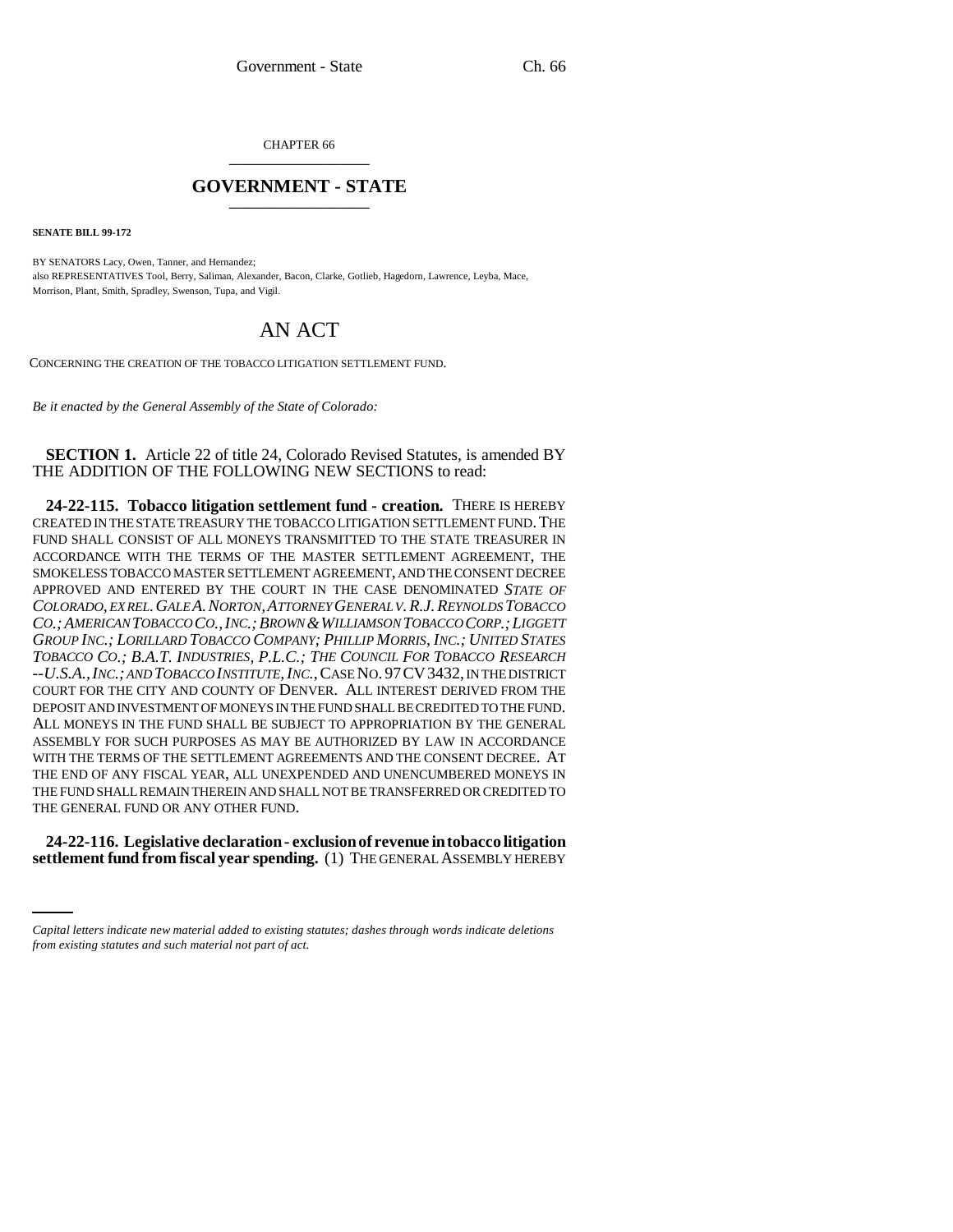FINDS AND DECLARES THAT:

(a) IN 1992, THE VOTERS OF THIS STATE APPROVED SECTION 20 OF ARTICLE X OF THE STATE CONSTITUTION, WHICH LIMITS FISCAL YEAR SPENDING OF STATE GOVERNMENT;

(b) SECTION 20 (2) (e) OF ARTICLE X DEFINES "FISCAL YEAR SPENDING" TO INCLUDE ALL REVENUES AND EXPENDITURES EXCEPT THOSE FOR REFUNDS AND THOSE FROM CERTAIN SOURCES, SUCH AS FEDERAL FUNDS AND DAMAGE AWARDS;

(c) IN EXERCISING ITS LEGISLATIVE PREROGATIVE TO ENACT LEGISLATION TO IMPLEMENT SECTION 20 OF ARTICLE X AS IT RELATES TO STATE GOVERNMENT, THE GENERAL ASSEMBLY ENACTED ARTICLE 77 OF THIS TITLE DURING THE 1993 REGULAR SESSION;

(d) AS PART OF THIS IMPLEMENTING LEGISLATION, THE GENERAL ASSEMBLY DEFINED CERTAIN TERMS THAT WERE NECESSARY FOR THE IMPLEMENTATION OF SECTION 20 OF ARTICLE X BUT WERE NOT DEFINED BY THE CONSTITUTIONAL PROVISION;

(e) THE GENERAL ASSEMBLY DEFINED "DAMAGE AWARD" TO INCLUDE ANY PECUNIARY COMPENSATION RECEIVED BY THE STATE AS A RESULT OF ANY JUDGMENT OR ALLOWANCE IN FAVOR OF THE STATE;

(f) THE EXCLUSION FROM STATE FISCAL YEAR SPENDING OF MONETARY AWARDS TO THE STATE AS THE RESULT OF COURT ACTION IS CONSISTENT WITH THE PURPOSE OF SECTION 20 OF ARTICLE X, WHICH IS TO PROTECT TAXPAYERS FROM UNWARRANTED TAX INCREASES, SINCE SUCH MONETARY AWARDS ARE NOT REVENUE RAISED BY THE STATE FROM TAXPAYERS;

(g) THE INCLUSION IN STATE FISCAL YEAR SPENDING OF REVENUE OVER WHICH THE STATE HAS NO CONTROL MIGHT IMPERIL OTHER STATE PROJECTS AND PROGRAMS, SINCE FLUCTUATIONS IN SUCH REVENUE CAN CAUSE THE STATE TO EXCEED ITS CONSTITUTIONAL SPENDING LIMIT AND THE REFUND OF EXCESS REVENUE COULD TAKE AWAY FROM ANOTHER PART OF THE STATE'S BUDGET;

(h) DUE TO THIS POTENTIAL IMPACT, THE INCLUSION OF SUCH MONETARY AWARDS IN STATE FISCAL YEAR SPENDING WOULD DISCOURAGE OR PREVENT THE STATE FROM PURSUING LEGAL ACTION TO PROTECT THE STATE'S INTERESTS AS AUTHORIZED BY LAW;

(i) ALL OF THE MONEYS RECEIVED BY THE STATE IN ACCORDANCE WITH THE TERMS OF THE MASTER SETTLEMENT AGREEMENT, THE SMOKELESS TOBACCO MASTER SETTLEMENT AGREEMENT, AND THE CONSENT DECREE ENTERED BY THE COURT IN THE CASE DENOMINATED *STATE OF COLORADO, EX REL. GALE A. NORTON, ATTORNEY GENERAL V. R.J. REYNOLDS TOBACCO CO.; AMERICAN TOBACCO CO., INC.; BROWN & WILLIAMSON TOBACCO CORP.; LIGGETT GROUP INC.;LORILLARD TOBACCO COMPANY; PHILLIP MORRIS,INC.;UNITED STATES TOBACCO CO.;B.A.T.INDUSTRIES,P.L.C.;THE COUNCIL FOR TOBACCO RESEARCH --U.S.A., INC.; AND TOBACCO INSTITUTE, INC.*, CASE NO. 97 CV 3432, IN THE DISTRICT COURT FOR THE CITY AND COUNTY OF DENVER, AND CREDITED TO THE TOBACCO LITIGATION SETTLEMENT FUND CREATED